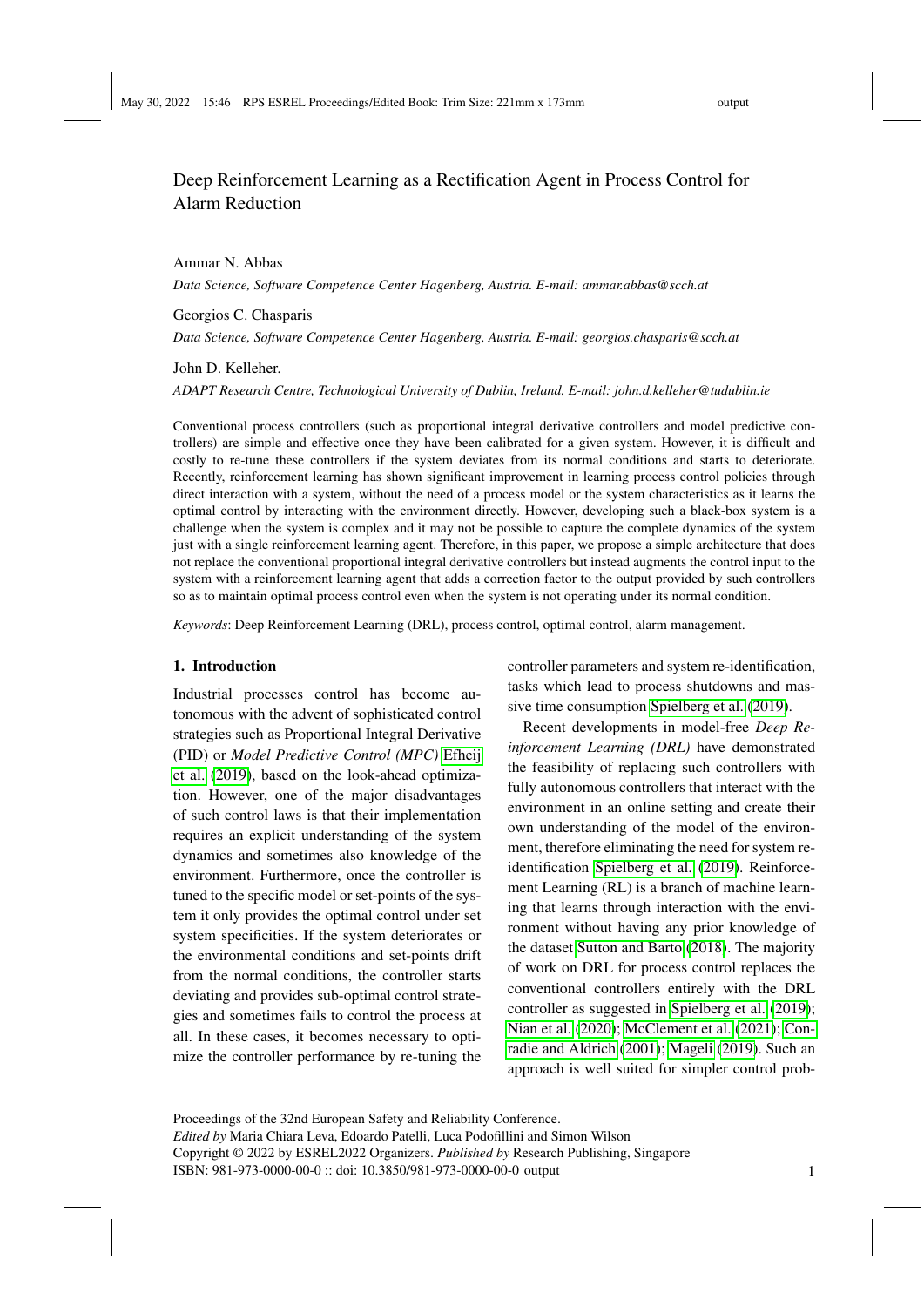## 2 *Ammar N. Abbas, Georgios C. Chasparis, and John D. Kelleher*

lems. However, developing a controller for sophisticated control scenarios generally requires either proper domain knowledge or a very complex DRL algorithm structure that is not easily generalizable.

Process control is a critical optimization problem that needs to consider optimizing every timestep to be able to run the process smoothly because if it fails at any instant then the process trips (shutdown) and this may lead to catastrophic failures. DRL was developed to solve an optimization problem without considering the path that optimal policy takes to achieve the maximum cumulative reward. Therefore, it is not necessarily appropriate to replace conventional control with DRL as the trajectory a process follows can have a major impact on the process control. Hence, we argue that it is best to use DRL in a hybrid setting with the conventional controllers, as also recommended by [Shin et al.](#page-4-5) [\(2019\)](#page-4-5).

Therefore, we propose a novel yet simple methodology that merges the conventional controller with a DRL-based correction factor applied to each controller output. The corrected signal is then fed as an input to the plant. This correction factor aids the adjustment of the control in the case of system disturbances or when the controller requires re-tuning. DRL interacts with the process in real-time and generates an additional control signal that rectifies the output provided by the conventional controller (PID/ MPC) and results in the optimal control with reduced alarming scenarios and reduced operator burden.

## 2. Related Literature

An adaptive and self-learning model-free DRL controller is proposed by [Spielberg et al.](#page-4-0) [\(2019\)](#page-4-0). The proposed controller learns while interacting with the process in real-time, hence it is a databased approach. The proposed system uses an actor-critic [Konda and Tsitsiklis](#page-3-2) [\(1999\)](#page-3-2) architecture for the DRL agent based on the Deep Policy Gradient (DPG) [Lillicrap et al.](#page-4-6) [\(2015\)](#page-4-6). In order to make the DRL agent completely aware of the system dynamics, the state is defined as the current state as well as the previous states, and the current control action taken by the RL agent as well as the previous control actions, up to a predefined

number of the previous time steps. In addition, the state also incorporates the current deviation from the system-defined set-points. The approach is validated on the set-point tracking problem in control theory where the controller has to reach the predefined set-point with minimal oscillations and time while reducing the error caused by the deviation of the system state from the defined setpoints. The performance of the DRL controller is evaluated through simulation experiments with a number of use cases, including (i) a paper machine, (ii) a distillation column, (iii) and a heating, ventilation, and air conditioning (HVAC) system.

A multi-criteria decision-making control process using DRL has been implemented by [He et al.](#page-3-3) [\(2021\)](#page-3-3) and has been evaluated using the case study of a textile manufacturing process. Process optimization for the textile industry includes various parameters to be tuned simultaneously, and DRL is well suited for such multi-objective optimization.

[Panzer and Bender](#page-4-7) [\(2021\)](#page-4-7) provide a literature review on the use of DRL in production systems. All of the work cited in this review paper replaces the conventional control methods and utilizes DRL for process optimization. The research reviewed was applied across a number of case studies, such as the liquid level control of multiple connected tanks, single- and multi-input and output processes, and chemical-mechanical polishing [Noel and Pandian](#page-4-8) [\(2014\)](#page-4-8); [Spielberg et al.](#page-4-9) [\(2017\)](#page-4-9); [Yu and Guo](#page-4-10) [\(2020\)](#page-4-10). In all cases, the DRLbased controller achieves optimal performance from the conventional control strategies with reduced maintenance and cost along with increased process stability.

[Mageli](#page-4-4) [\(2019\)](#page-4-4) used a DRL agent to replace regular controllers in a case study of tank level regulation. The DRL controller was compared with a *Proportional* controller, a type of PID controller where only the first component Proportional (P) is used. The results showed that the Pcontroller performed better with stable controller output changes, whereas DRL with larger output changes resulted in system oscillation. The research indicates the complexity of the DRL controller does not outperform a simple well-tuned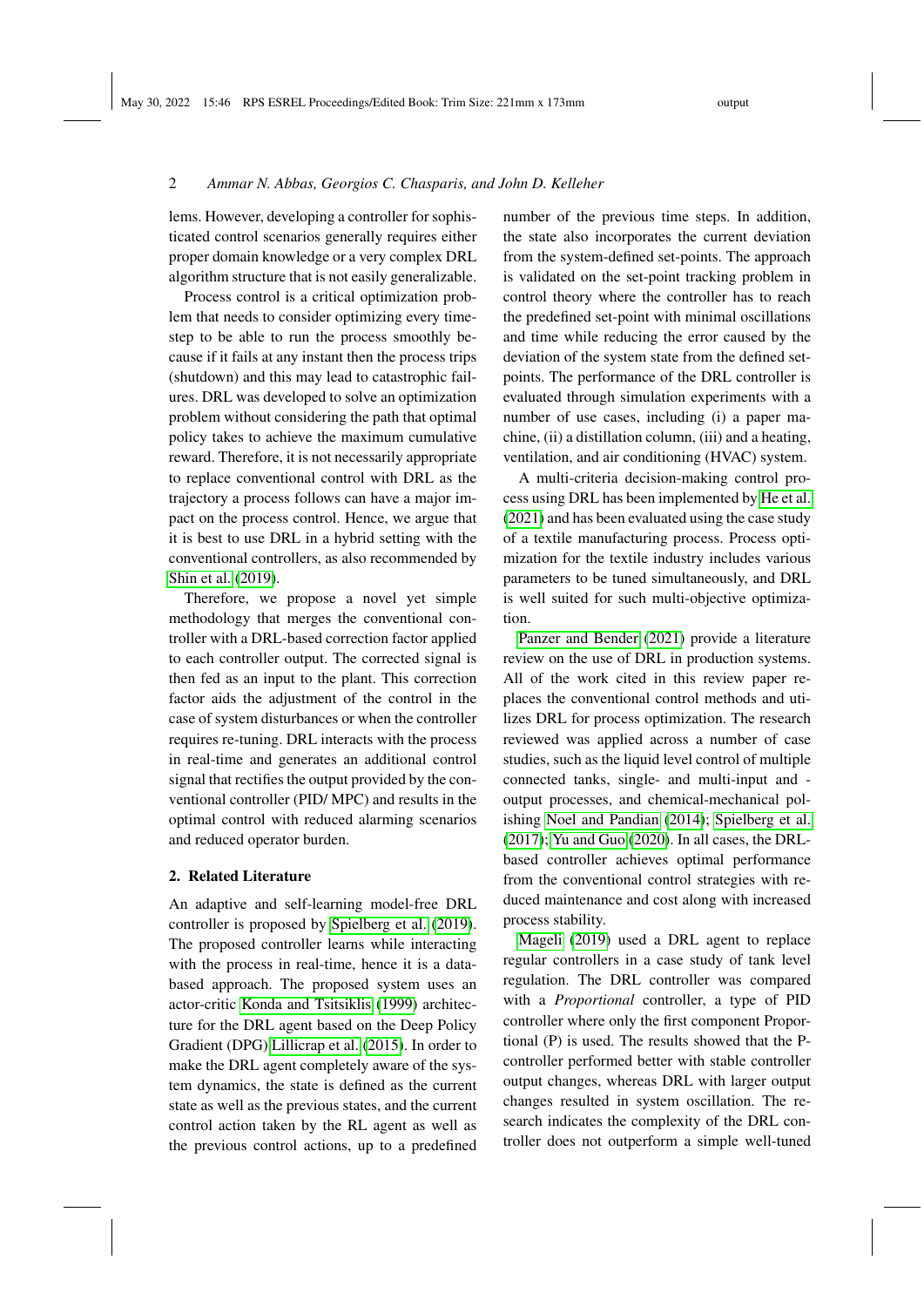## *Deep Reinforcement Learning as a Rectification Agent in Process Control* 3

controller. However, with the increased complexity of the system nonlinearities and the ability to incorporate system deviation from the standard operating conditions for which the controller was tuned, DRL has great potential.

A generalizable approach to process control using DRL is used by [McClement et al.](#page-4-3) [\(2021\)](#page-4-3). The approach can be integrated within the existing control structures and be used to tune the PID or MPC controllers or can be used as an independent controller without the aid of any other existing control. For example, DRL is used as a set-point decision-maker Hernández-del Olmo et al. [\(2018\)](#page-3-4) in a wastewater treatment plant, where the suggested set-points are then controlled using a PID controller.

Finally, [Shin et al.](#page-4-5) [\(2019\)](#page-4-5) present a brief introduction to RL and its use in process control followed by its limitations and comparison with conventional controllers. They argue that modelbased/mathematical programming-based controllers such as MPC are limited in their ability to incorporate stochasticity of the environment and that RL can overcome these issues. Furthemore, they identify three strategies for implementing RL in process control: (i) replacing the conventional control with RL, (ii) hybrid RL and conventional controller, and (iii) RL to manage the control systems (PID tuning or MPC gain adjustments). In this paper, the second method of using a hybrid model is proposed.

#### 2.1. *Literature Gap*

Several hybrid structures of MPC with RL were proposed by [Lee and Wong](#page-4-11) [\(2010\)](#page-4-11). The first method is a hierarchical structure where MPC determines the state regions to focus on for RL. The second includes learning value function for states in order to capture the uncertainties within the system model and incorporate them within MPC formulation. The third approach uses switching between MPC and RL where the MPC is used instead of the RL when a new state has been observed. Another example is the Dual MPC methodology introduced by [Morinelly and Ydstie](#page-4-12) [\(2016\)](#page-4-12), where RL is used to incorporate the predicted information within the model.

Most of the hybrid DRL-based conventional controller either uses RL to predict uncertainties within the environment and then incorporate such information within the mathematical modeling or uses RL independently with the conventional controllers with a switching probability. However, we propose to use DRL alongside the process controllers and to act as a correcting agent that feeds in the information of the current state and action proposed by the conventional control and outputting a correction factor added to the output of the conventional control. Such a method can help correct the control signal during the process disturbances and abnormalities where the probability of occurrence of multiple alarms is high and it can help minimize or mitigate such alarm scenarios.

## 3. Proposed Methodology

Our proposed methodology is to add the DRL agent integrated within the industrial process. The agent continuously observes the state of the system and at every time step provides corrected signals to be added to the output of the PID/MPC controller, which is then fed as the control signal to the plant. We propose two different architectures in terms of the state representative for the RL as shown in fig. [1](#page-3-5) and fig. [2.](#page-3-6) The first architecture shown in fig. [1](#page-3-5) represents the state as a function of the industrial process (plant) output concatenated with the output signal from the PID controller.

The modified architecture as shown in fig. [2](#page-3-6) represents the state as the function of output from the plant, output signal from the PID controller, deviation of process variables from the setpoint, and the action proposed by the DRL agent.

Three different reward functions can be used (i) L1 norm, (ii) L2 norm, and (iii) polar reward as shown in [Spielberg et al.](#page-4-0) [\(2019\)](#page-4-0). The first two reward functions will enable an agent to learn faster but will likely result in more oscillation in the control signals than the third. The third reward function stops penalizing the agent once it sees that the agent is starting to improve. The objective function of the agent is to minimize the deviation from the setpoints during the disturbance phase where the PID/MPC controller fails to mitigate the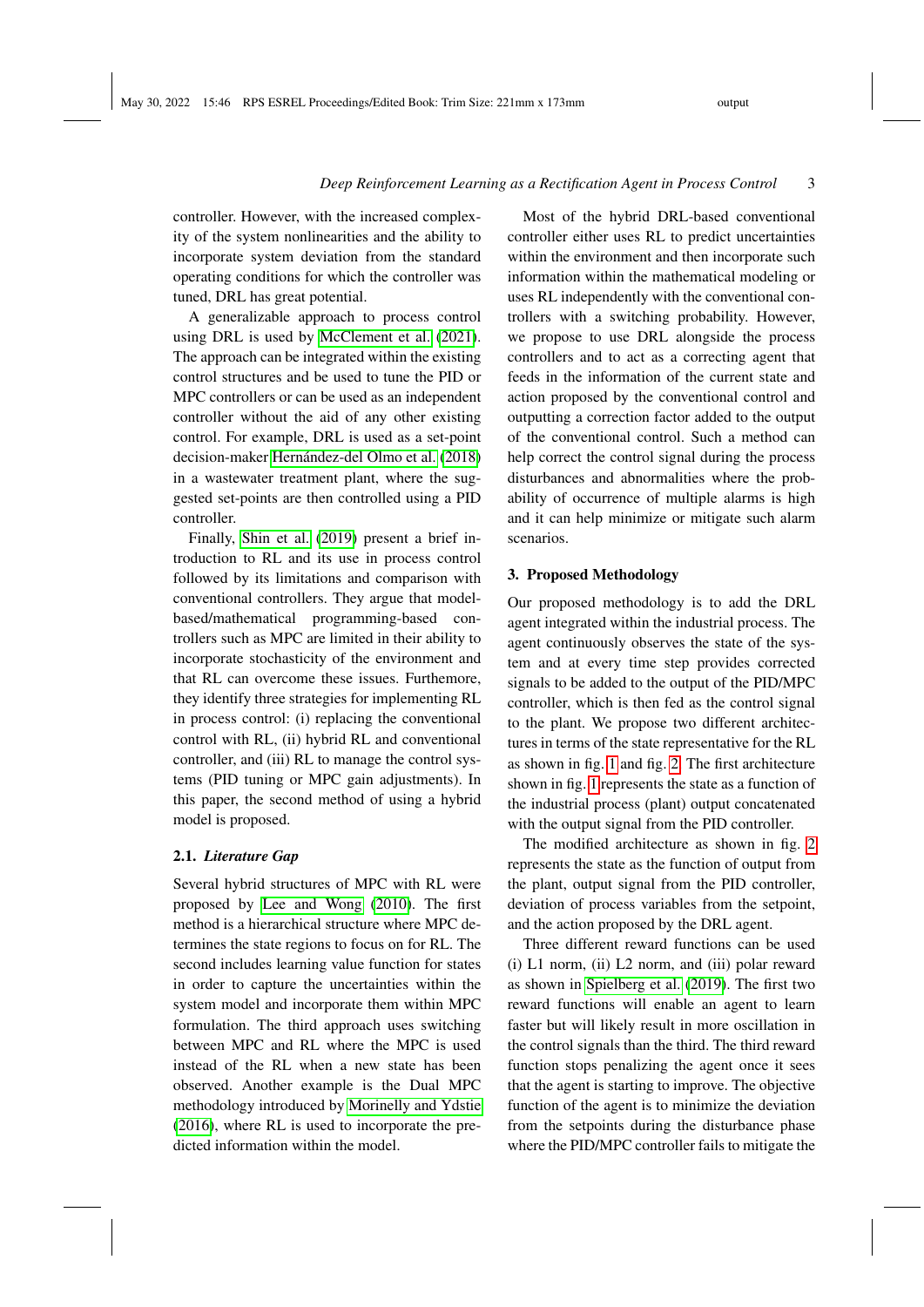#### 4 *Ammar N. Abbas, Georgios C. Chasparis, and John D. Kelleher*



<span id="page-3-5"></span>Fig. 1. Simplified DRL-RA methodology.



<span id="page-3-6"></span>Fig. 2. Enriched state modified DRL-RA methodology (ES-DRL-RA).

error and reduce the number of alarms.

#### 4. Future Work

In this paper, we proposed a novel hybrid architecture of DRL-based conventional process control and its potential applications in the case of alarm reduction and mitigation to help the operators in an abnormal situation where handling multiple alarms simultaneously becomes difficult, which causes occlude the root cause failure of the system. In the future, we will try to use this methodology in several real-world case studies with historic data or with the help of a simulator and compare the performance of such hybrid architecture over the conventional control. The presented state and reward architectures of the simplified and modified methodology will be compared and evaluated against the benchmark of an average of the total number of alarms generated compared to the conventional control.

#### Acknowledgement

This research is supported by the project Collaborative Intelligence for Safety-Critical systems (CISC); the CISC project has received funding from the European Union's Horizon 2020 Research and Innovation Programme under the Marie Skłodowska-Curie grant agreement no. 955901. The work of Kelleher is also partly funded by the ADAPT Centre which is funded under the Science Foundation Ireland (SFI) Research Centres Programme (Grant No. 13/RC/2106 P2).

#### References

- <span id="page-3-1"></span>Conradie, A. and C. Aldrich (2001). Plant-wide neurocontrol of the tennessee eastman challenge process using evolutionary reinforcement learning. In *In 3rd international conference in intelligent processing and manufacturing of materials*.
- <span id="page-3-0"></span>Efheij, H., A. Albagul, and N. Ammar Albraiki (2019). Comparison of model predictive control and pid controller in real time process control system. In *2019 19th International Conference on Sciences and Techniques of Automatic Control and Computer Engineering (STA)*, pp. 64–69.
- <span id="page-3-3"></span>He, Z., K.-P. Tran, S. Thomassey, X. Zeng, J. Xu, and C. Yi (2021). A deep reinforcement learning based multi-criteria decision support system for optimizing textile chemical process. *Computers in Industry 125*, 103373.
- <span id="page-3-4"></span>Hernández-del Olmo, F., E. Gaudioso, R. Dormido, and N. Duro (2018). Tackling the start-up of a reinforcement learning agent for the control of wastewater treatment plants. *Knowledge-Based Systems 144*, 9– 15.
- <span id="page-3-2"></span>Konda, V. and J. Tsitsiklis (1999). Actor-critic algo-